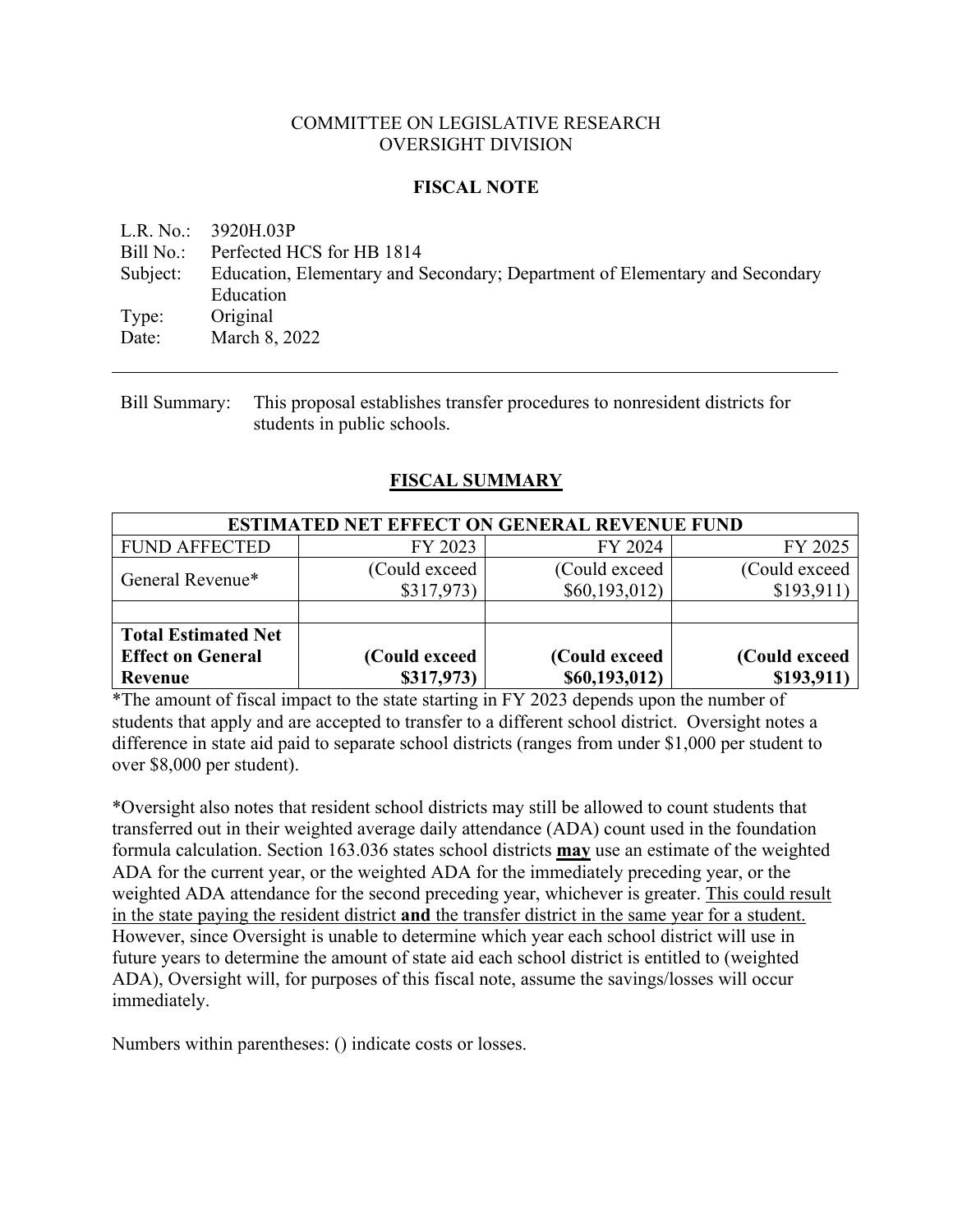L.R. No. 3920H.03P Bill No. Perfected HCS for HB 1814 Page **2** of **12** March 8, 2022

| <b>ESTIMATED NET EFFECT ON OTHER STATE FUNDS</b> |         |         |         |  |  |
|--------------------------------------------------|---------|---------|---------|--|--|
| <b>FUND AFFECTED</b>                             | FY 2023 | FY 2024 | FY 2025 |  |  |
| Parent Public School                             |         |         |         |  |  |
| Choice Fund*                                     | \$0     | \$0     | \$0     |  |  |
|                                                  |         |         |         |  |  |
| <b>Total Estimated Net</b>                       |         |         |         |  |  |
| <b>Effect on Other State</b>                     |         |         |         |  |  |
| <b>Funds</b>                                     |         | \$0     |         |  |  |

\*For simplicity, Oversight assumes all funds will be used within the year they are received. Transfer In and expenditures to school districts in FY 2024 net to zero.

| <b>ESTIMATED NET EFFECT ON FEDERAL FUNDS</b> |         |         |         |  |  |
|----------------------------------------------|---------|---------|---------|--|--|
| <b>FUND AFFECTED</b>                         | FY 2023 | FY 2024 | FY 2025 |  |  |
|                                              |         |         |         |  |  |
|                                              |         |         |         |  |  |
| <b>Total Estimated Net</b>                   |         |         |         |  |  |
| <b>Effect on All Federal</b>                 |         |         |         |  |  |
| <b>Funds</b>                                 | \$0     | \$0     |         |  |  |

| <b>ESTIMATED NET EFFECT ON FULL TIME EQUIVALENT (FTE)</b> |         |         |         |  |  |
|-----------------------------------------------------------|---------|---------|---------|--|--|
| <b>FUND AFFECTED</b>                                      | FY 2023 | FY 2024 | FY 2025 |  |  |
| <b>General Revenue</b>                                    | 1 FTE   | 1 FTE   |         |  |  |
|                                                           |         |         |         |  |  |
| <b>Total Estimated Net</b>                                |         |         |         |  |  |
| <b>Effect on FTE</b>                                      | 1 FTE   | 1 FTE   | 1 FTE   |  |  |

 $\boxtimes$  Estimated Net Effect (expenditures or reduced revenues) expected to exceed \$250,000 in any of the three fiscal years after implementation of the act or at full implementation of the act.

 $\Box$  Estimated Net Effect (savings or increased revenues) expected to exceed \$250,000 in any of the three fiscal years after implementation of the act or at full implementation of the act.

| <b>ESTIMATED NET EFFECT ON LOCAL FUNDS</b> |         |                |                |  |  |  |
|--------------------------------------------|---------|----------------|----------------|--|--|--|
| <b>FUND AFFECTED</b>                       | FY 2023 | FY 2024        | FY 2025        |  |  |  |
|                                            |         |                |                |  |  |  |
| (Unknown) to<br>(Unknown) to               |         |                |                |  |  |  |
| <b>Local Government</b>                    | \$0     | <b>Unknown</b> | <b>Unknown</b> |  |  |  |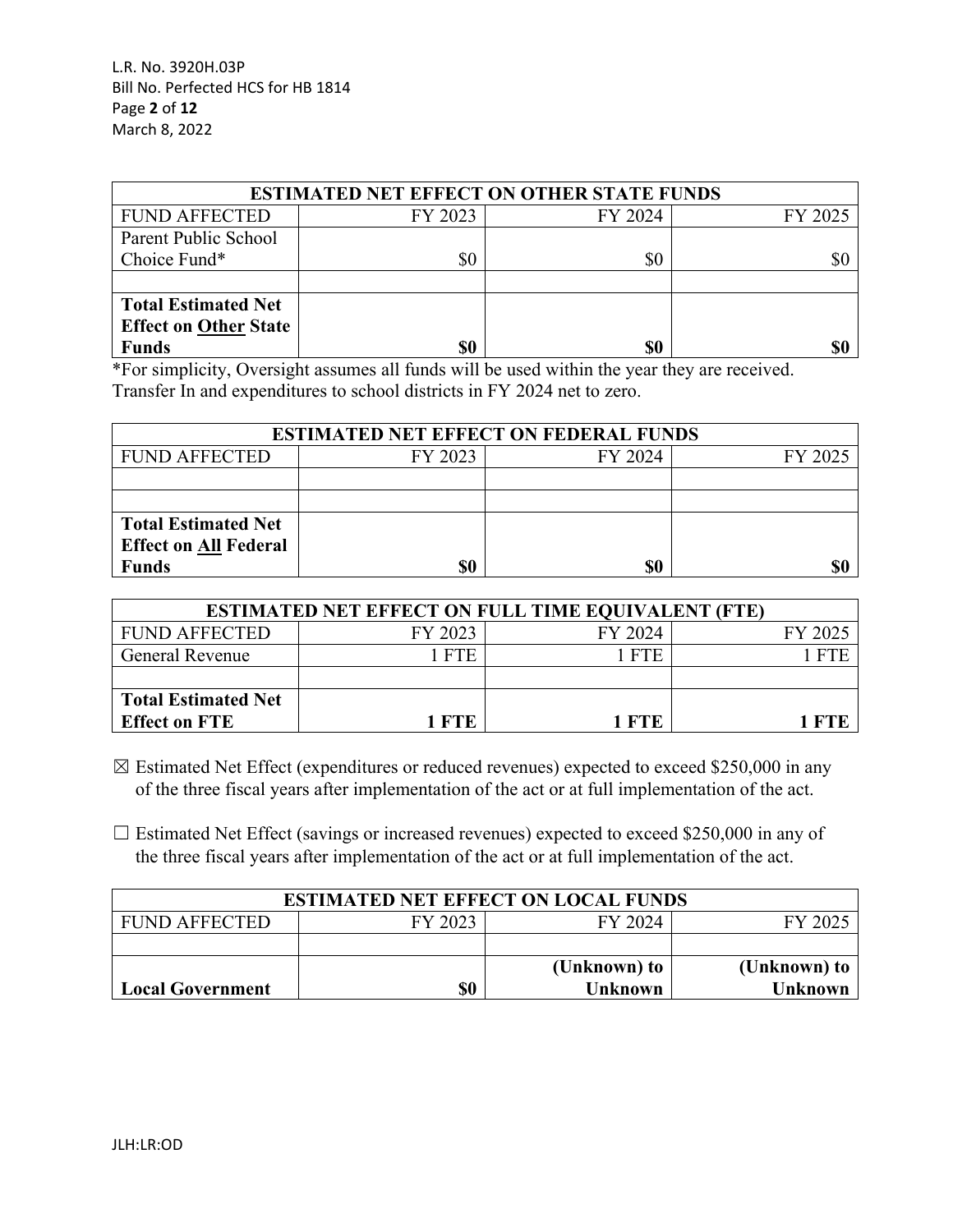L.R. No. 3920H.03P Bill No. Perfected HCS for HB 1814 Page **3** of **12** March 8, 2022

# **FISCAL ANALYSIS**

### ASSUMPTION

**Oversight** was unable to receive some of the agency responses in a timely manner due to the short fiscal note request time. Oversight has presented this fiscal note on the best current information that Oversight has or on prior year information regarding a similar bill. Upon the receipt of agency responses, Oversight will review to determine if an updated fiscal note should be prepared and seek the necessary approval to publish a new fiscal note.

# Officials from **Department of Elementary and Secondary Education (DESE)** assume the following:

#### Section 163.161

The changes to this section would eliminate the inefficiency penalties that a district may incur as a result of transporting students to a magnet school. Because the transportation payment is not calculated by building within a district, changes to how data is collected and a change to the transportation calculation system would be necessary. DESE estimates a cost that could exceed \$100,000 to make the necessary changes.

#### Section 167.1205, 167.1210

These sections could have a minimal impact on the foundation formula as students would be allowed to transfer to districts that receive more state aid per pupil. DESE is not able to estimate what this cost would be without knowing what students were going to transfer and to which districts.

### Section 167.1220

This section outlines requirements the process for a student to apply to attend a nonresident district, and the process by which a receiving district must determine whether to grant the request. If the resident district believes that the nonresident district is not in compliance with the outlined requirements, the nonresident district may submit an appeal to the Commissioner of the Missouri Department of Elementary and Secondary Education (§167.1220.5(5), RSMo). The Commissioner must first attempt to mediate the dispute, and if that is unsuccessful, the Commissioner will conduct a hearing and take testimony from both school boards.

DESE assumes that this Chapter 536, RSMo, hearing will be conducted by a designee of the Commissioner. Based on this proposed language, the Office of Governmental Affairs estimates costs of less than \$100,000. These costs which will be dependent on the number of hearing appeals the State Board receives from districts that are not able to be resolved through mediation, include but are not limited to:

Hearing officer time for hearing and drafting recommendations for the State Board;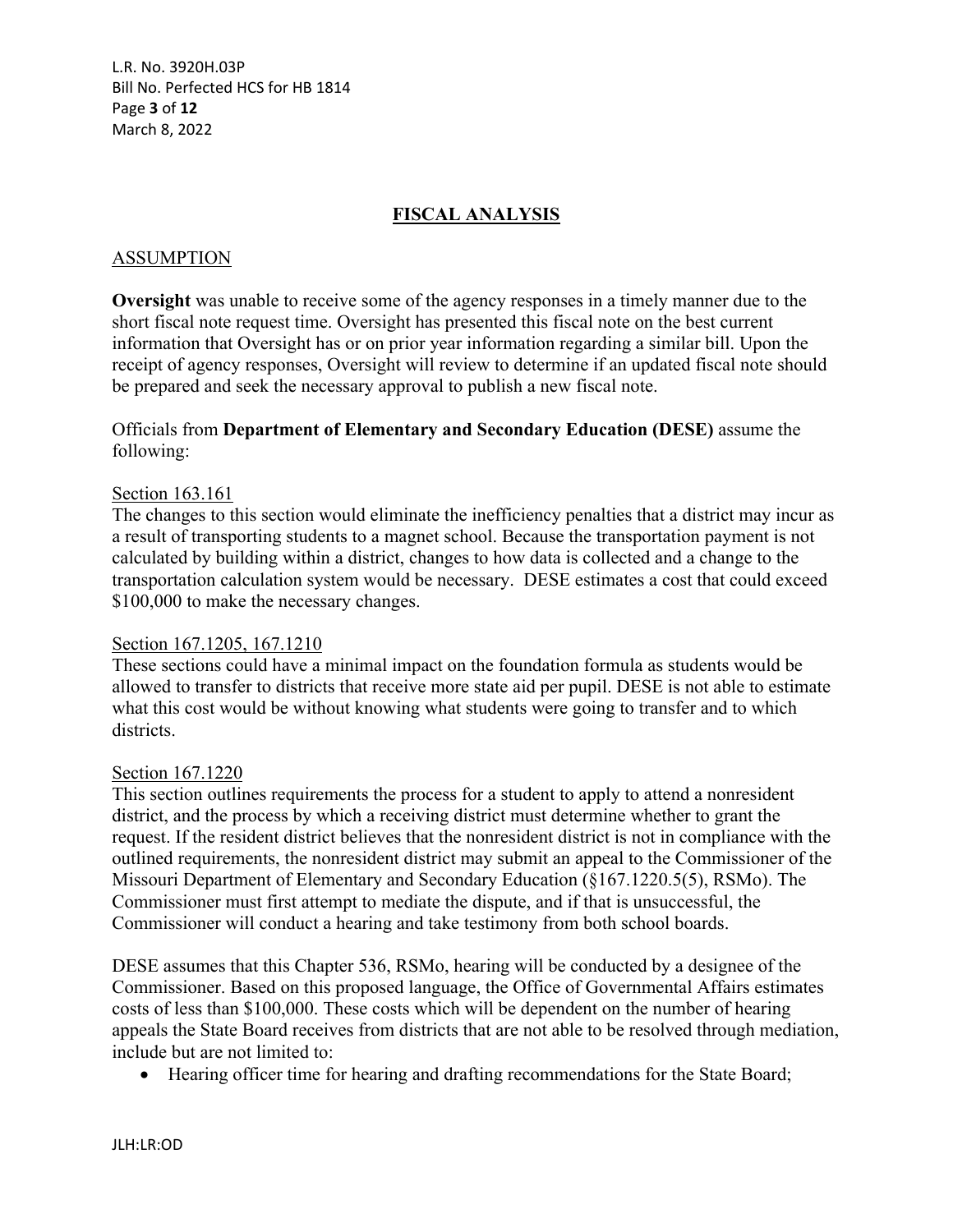L.R. No. 3920H.03P Bill No. Perfected HCS for HB 1814 Page **4** of **12** March 8, 2022

- Administrative assistant time to schedule hearings, provide notice to parties and any settlement negotiations;
- Court reporter costs;

For cost explanation purposes, the average cost for a teacher discipline hearing is \$566.55/hearing:

- Average of 3 hours of hearing officer time x average of \$58.08/hour
- Average of 7 hours administrative assistant time x \$31.08/hour
- Average of \$174.75 in court reporter costs/hearing.

## Section 167.1220.5(5)

This section states that within five days of the Commissioner's decision, a school board may appeal the first-level decision to the Missouri State Board of Education "as provided in state law." DESE assumes that the intent is to conduct another Chapter 536, RSMo, hearing, but would note that after conducting an initial Chapter 536, RSMo, hearing, this matter would now appear to be eligible for review at the circuit court level pursuant to  $\S$  536.100, RSMo.

However, were DESE to conduct a second Chapter 536 RSMo, hearing, the costs listed above would remain, with costs dependent on the number of second-level appeals that are made to the State Board of Education.

#### Section 167.1230.11

The process of auditing 10% of districts participating in the public school open enrollment has the potential to require additional FTE. It is difficult to predict as DESE has no idea the number of districts will actually participate. At minimum this would be an FTE Director Position and computer and monitors would be necessary. Funding for this would be the "Parent Public School Choice Fund" as created in 167.1212 in this bill. If not funded then DESE would assume General Revenue would be required to be used.

## Overall

New data collection mechanisms and reporting would also be needed based on the proposed legislation. DESE estimates two new data fields costing \$10,000 each and the reporting on the new data collected to cost \$15,000. Total one-time costs are projected to be \$35,000. Annual maintenance costs after the first year are estimated at \$3,500.

Officials from the **Office of the State Treasurer** assume the proposal will have no fiscal impact on their organization. **Oversight** does not have any information to the contrary. Therefore, Oversight will reflect a zero impact in the fiscal note for this agency.

In response to a previous version, officials from the **Office of the State Courts Administrator** assumed the proposal would have no fiscal impact on their organization. **Oversight** does not have any information to the contrary. Therefore, Oversight will reflect a zero impact in the fiscal note for this agency.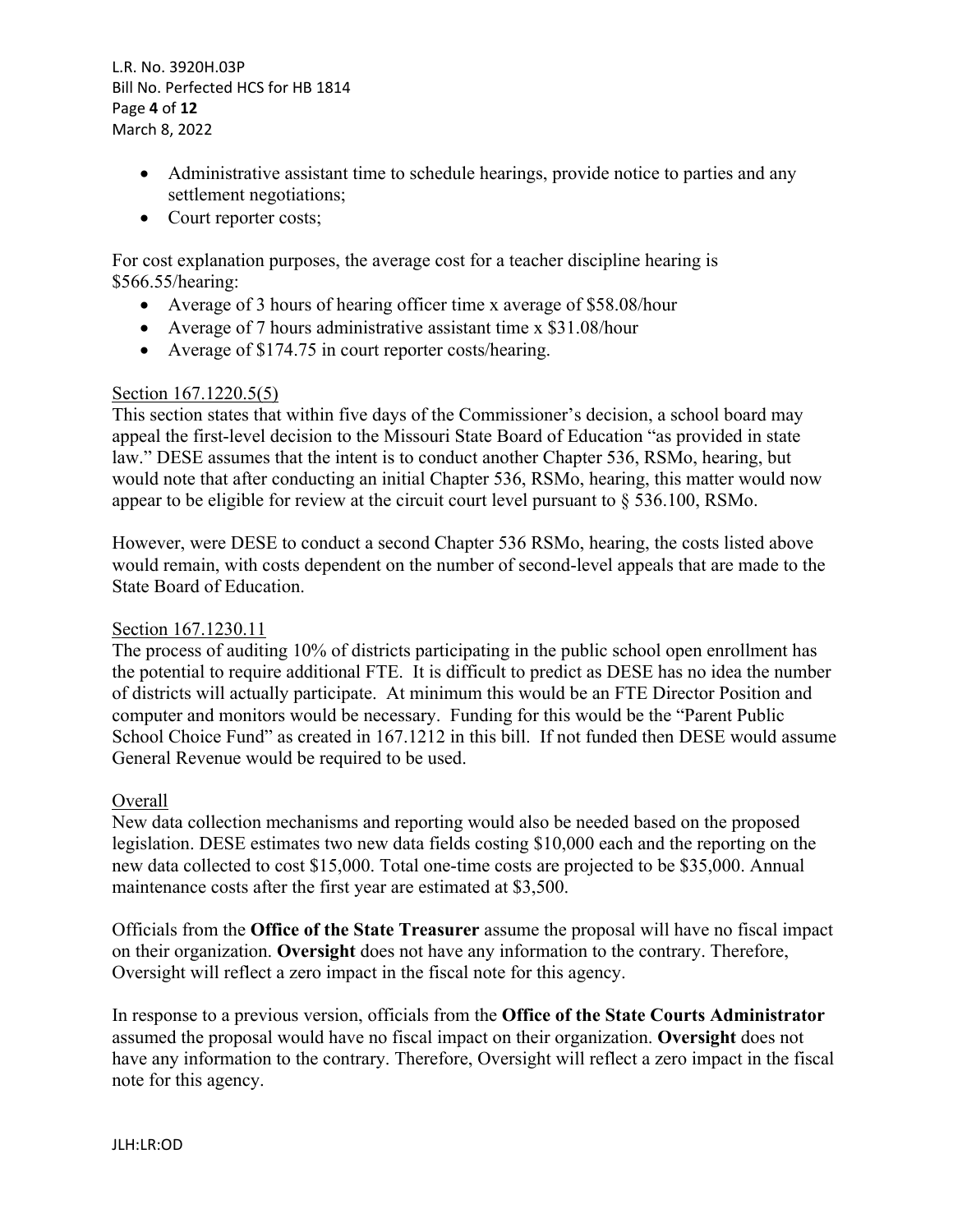L.R. No. 3920H.03P Bill No. Perfected HCS for HB 1814 Page **5** of **12** March 8, 2022

In response to a similar proposal, HB 543 (2021), officials from the **Kansas City School District** stated the cost of this bill is undeterminable until families make the election. The cost of children in district moving out is greater than the cost for those receiving. Loss of local and state revenue for a pupil in KC is roughly \$9,000. Loss of a child or even two or three from a classroom does not allow the sending district to reduce costs of teachers, transportation, etc., causing the revenue hit to not be balanced with reduced expenditures.

Holding up housing inside boundaries for children who attend a neighboring district eliminates the opportunity for traditional and charter schools to fill seats that provide adequate trailing revenues.

In response to a similar proposal, HB 543 (2021), officials from the **Springfield Public Schools** estimated a cost of \$150,000 annually.

In response to a similar proposal, HB 543 (2021), officials from the **Afton School District** assumed the proposal would fiscally impact their school district, but did not elaborate.

In response to a similar proposal, HB 543 (2021), officials' from **Malta Bend R-V School District** and **High Point R-III School District** each assumed the proposal would not fiscally impact their respective districts.

In response to a similar proposal from 2020 (HB 2310), officials from the **Shell Knob School District** assumed this would have a negative fiscal impact.

In response to a similar proposal from 2020 (HB 2310), officials from the **Wellsville-Middletown R-1 School District** assumed this bill has the potential to have a substantial negative fiscal impact on Missouri public schools. It will make long range planning virtually useless if a school can't realistically predict its enrollment figures for the coming years due to the vagaries of this bill that would allow students to transfer with no usable notice to the districts.

**Oversight** notes this proposal bars students from transferring until the 2023-2024 school year (FY 20244). Because DESE assumes the number of transfers cannot be estimated, and the amount of state funding is district specific (can vary from under \$1,000 per student to over \$8,000 per student, depending upon the school district), this note will reflect a potential (Unknown) cost (if students transfer into districts that receive more state aid) to an Unknown positive impact (if students generally transfer into districts that receive less state aid) for both general revenue and school districts. Oversight assumes that some districts would see a net negative direct fiscal impact, while others would see a net positive direct fiscal impact.

**Oversight** will reflect a \$60 million appropriation from the General Revenue fund to the new Parent Public School Choice Fund (§167.1212) in FY 2024 (Section B states the appropriate sections shall become effective July 1, 2023), and being expended to the local school districts. For simplicity, Oversight assumes all funds will be used within the year they are received.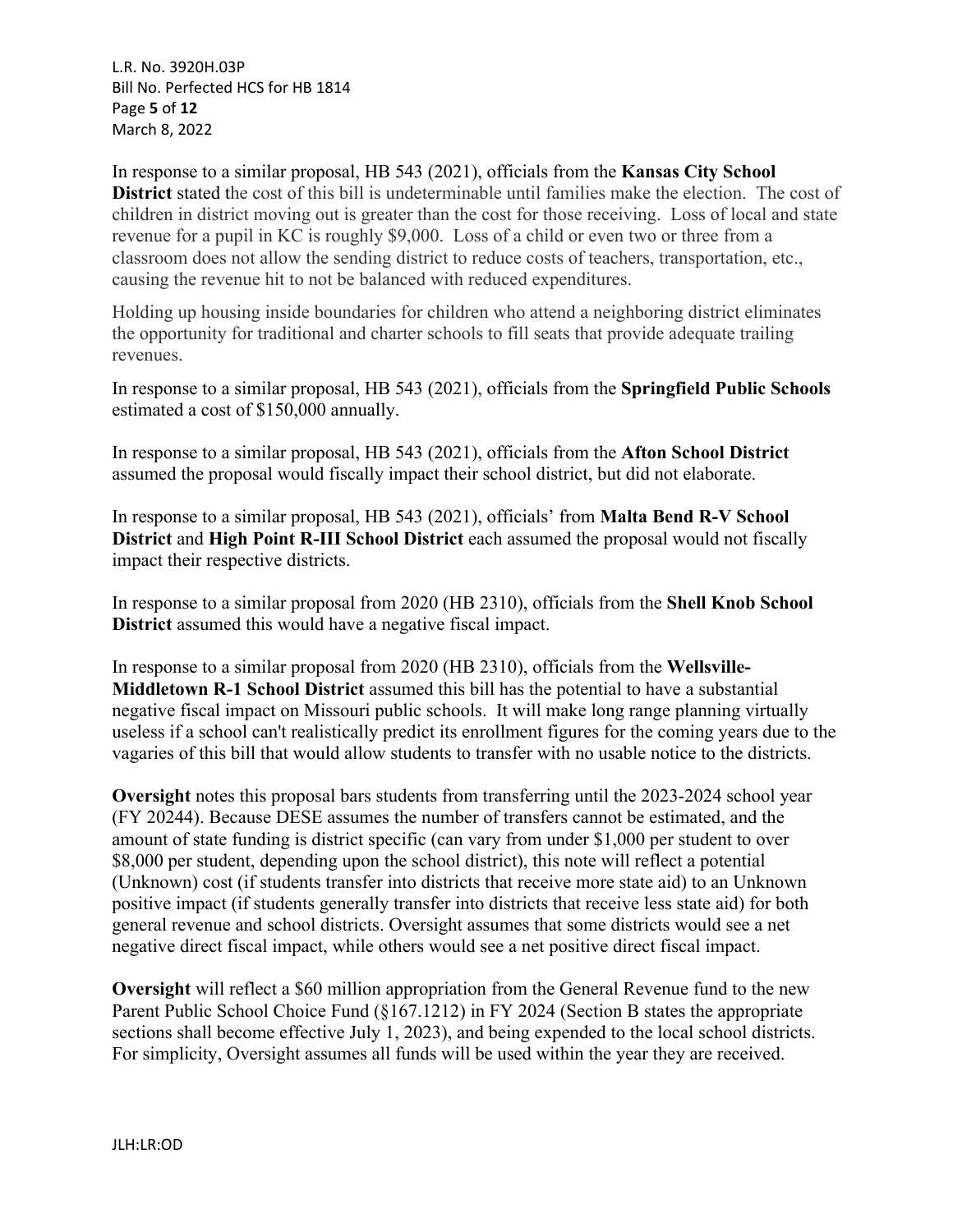L.R. No. 3920H.03P Bill No. Perfected HCS for HB 1814 Page **6** of **12** March 8, 2022

# Section 167.151 - Property Owner Student Transfers

**Oversight** assumes this proposal would allow any person who owns real residential or agricultural property and pays a school tax in any district other than the district of residence to send their children to a public school in the district where that persons pays such school tax.

Oversight notes the student will count towards average daily attendance at the district of choice. Therefore, Oversight notes this proposal allows students to transfer beginning in the 2023-2024 school year (FY 2024). Oversight cannot estimate number of transfers and the amount of state funding is district-specific (can vary from under \$1,000 per student to over \$8,000 per student, depending upon the school district). Therefore, this note will reflect a potential unknown cost (if students transfer into districts that receives more state aid) to an unknown positive impact (if students generally transfer into districts that receive less state aid) for both general revenue and school districts. Oversight assumes that some districts would see a net negative direct fiscal impact, while others would see a net positive direct fiscal impact.

**Oversight** is uncertain if this provision would reach a revenue impact of \$250,000. Oversight notes if the difference in funding between districts is \$1,000 (assumed) and approximately 250 students transferred under this provision it would result in a revenue impact of \$250,000. Oversight notes a change of 250 ADA is approximately a 0.03% change in total ADA (250/843,650); therefore, Oversight assumes it is possible the impact could exceed \$250,000.

# As Amended (HA1, HA1 to HA1, HA2, HA3, HA4)

**Oversight** assumes the amendments do not substantially change the fiscal impact as previously estimated.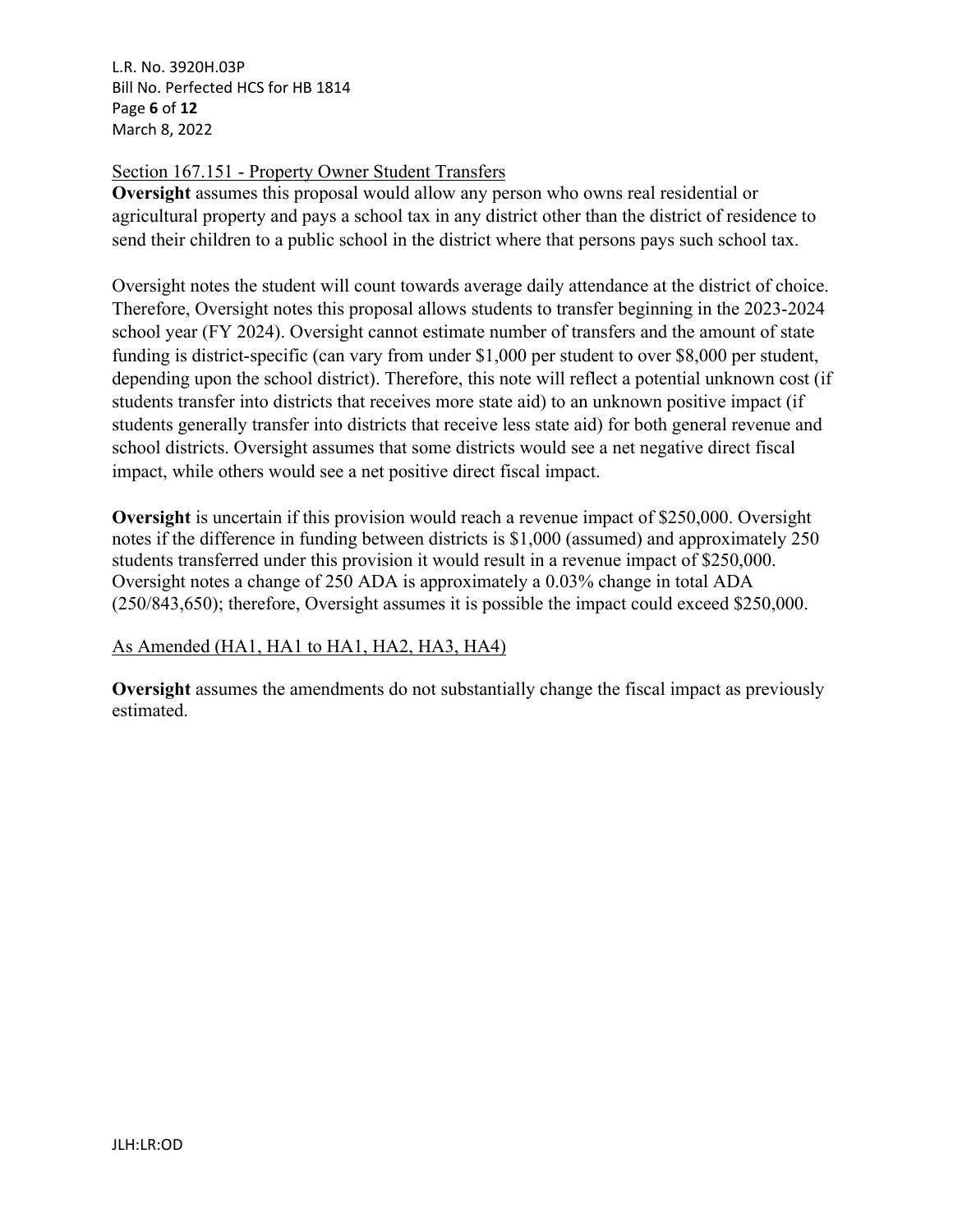| FISCAL IMPACT - State Government                                             | FY 2023                    | FY 2024                      | FY 2025                    |
|------------------------------------------------------------------------------|----------------------------|------------------------------|----------------------------|
| <b>GENERAL REVENUE</b>                                                       | $(10 \text{ Mo.})$         |                              |                            |
|                                                                              |                            |                              |                            |
| Costs - transportation calculation                                           | (Could exceed              |                              |                            |
| changes - §163.161 p. 3                                                      | \$100,000                  | \$0                          | \$0                        |
|                                                                              |                            |                              |                            |
| Transfer Out – to the Parent Public                                          |                            |                              | \$0 or                     |
| School Choice Fund §167.1212.1                                               | \$0                        | $(\$60,000,000)$             | (Unknown)                  |
|                                                                              |                            |                              |                            |
| <b>Costs or Cost Avoidance - Difference</b>                                  |                            |                              |                            |
| in state funding for resident district and                                   | \$0                        | (Unknown) or                 | (Unknown) or               |
| nonresident district for transferring                                        |                            | Unknown                      | Unknown                    |
| students §167.1205, §167.1210 &                                              |                            |                              |                            |
| §167.151                                                                     |                            |                              |                            |
|                                                                              |                            |                              |                            |
| $Costs - DESE - data collection$                                             |                            |                              |                            |
| mechanisms and reporting §167.1200 -                                         | $(\$35,000)$               | $(\$3,500)$                  | $(\$3,500)$                |
| §167.1230                                                                    |                            |                              |                            |
|                                                                              |                            |                              |                            |
|                                                                              |                            |                              |                            |
| $\frac{\text{Costs}}{\text{}} - \text{DESE} - \text{to conduct hearings}$ on | Less than                  | Less than                    | Less than                  |
| appeals §167.1220                                                            | $(\$100,000)$              | $(\$100,000)$                | $(\$100,000)$              |
|                                                                              |                            |                              |                            |
| Costs - DESE - §167.1230.11 p. 4<br><b>Personnel Service</b>                 |                            |                              |                            |
|                                                                              | $(\$42,740)$               | $(\$51,801)$                 | $(\$52,319)$               |
| <b>Fringe Benefits</b><br>Expense & Equipment                                | $(\$24,375)$<br>(\$15,858) | $(\$29,423)$<br>$($ \$8,288) | $(\$29,598)$<br>(\$8,494)  |
| Total Costs -                                                                | $(\$82,973)$               | $(\$89,512)$                 |                            |
| FTE Change                                                                   | 1 FTE                      | 1 FTE                        | <u>(\$90,411)</u><br>1 FTE |
|                                                                              |                            |                              |                            |
| <b>ESTIMATED NET EFFECT ON</b>                                               | (Could exceed              | (Could exceed                | (Could exceed              |
| <b>GENERAL REVENUE</b>                                                       | \$317,973)                 | \$60,193,012\$               | \$193,911                  |
|                                                                              |                            |                              |                            |
| Net FTE Change for General Revenue                                           | 1 FTE                      | 1 FTE                        | 1 FTE                      |
|                                                                              |                            |                              |                            |
|                                                                              |                            |                              |                            |
|                                                                              |                            |                              |                            |
|                                                                              |                            |                              |                            |
|                                                                              |                            |                              |                            |
|                                                                              |                            |                              |                            |
|                                                                              |                            |                              |                            |
|                                                                              |                            |                              |                            |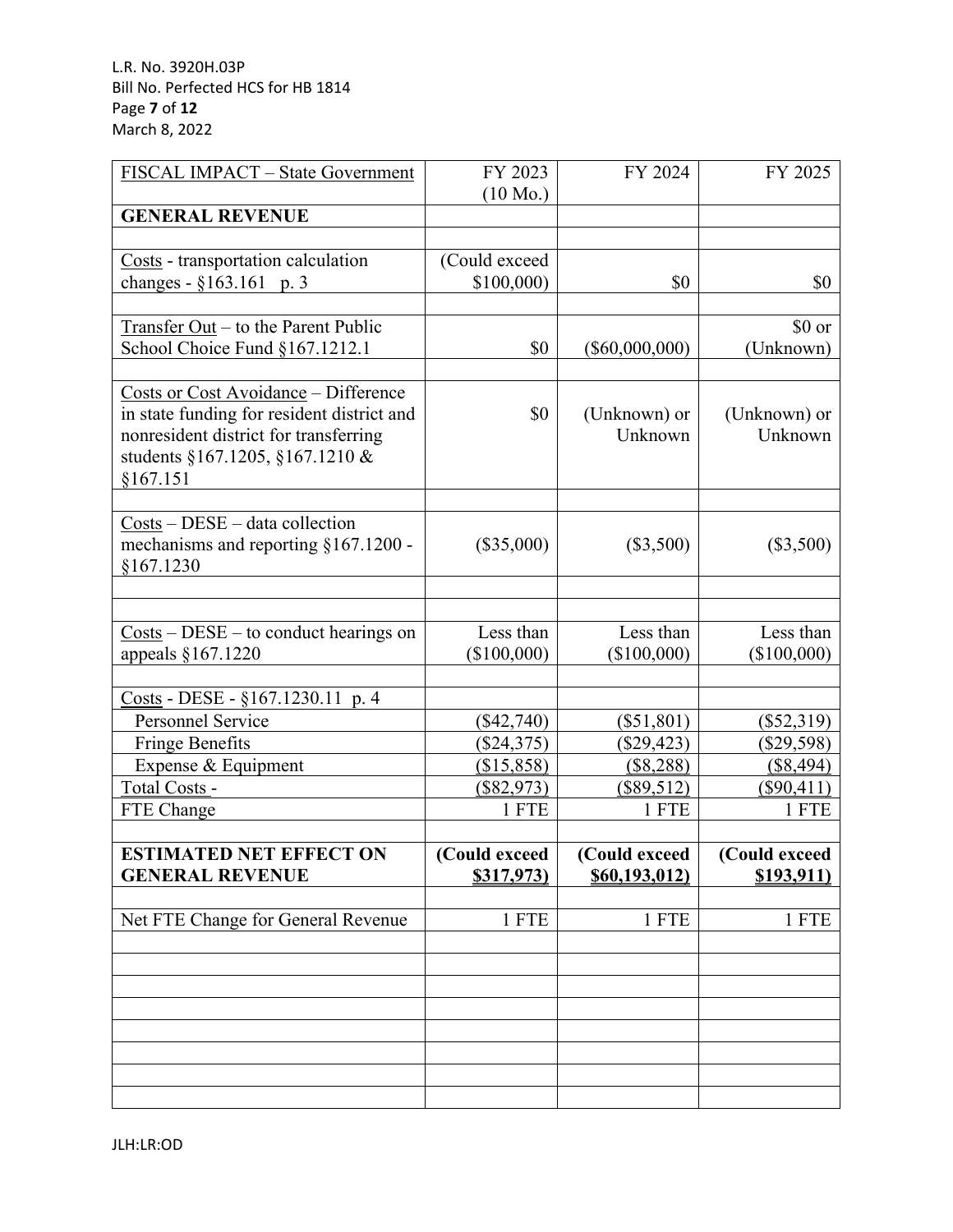L.R. No. 3920H.03P Bill No. Perfected HCS for HB 1814 Page **8** of **12** March 8, 2022

| FISCAL IMPACT - State Government        | FY 2023            | FY 2024          | FY 2025        |
|-----------------------------------------|--------------------|------------------|----------------|
| Continued                               | $(10 \text{ Mo.})$ |                  |                |
|                                         |                    |                  |                |
| <b>PARENT PUBLIC SCHOOL</b>             |                    |                  |                |
| <b>CHOICE FUND</b>                      |                    |                  |                |
|                                         |                    |                  |                |
| Transfer In – from General Revenue      | \$0                | \$60,000,000     | \$0 or Unknown |
|                                         |                    |                  |                |
| $Expenditures - to school districts to$ |                    |                  |                |
| support the Public School Open          |                    |                  | \$0 or         |
| <b>Enrollment Program</b>               | \$0                | $(\$60,000,000)$ | (Unknown)      |
|                                         |                    |                  |                |
| <b>ESTIMATED NET EFFECT TO</b>          |                    |                  |                |
| THE PARENT PUBLIC SCHOOL                |                    |                  |                |
| <b>CHOICE FUND</b>                      | \$0                | \$0              | \$0            |

| FISCAL IMPACT - Local Government         | FY 2023            | FY 2024        | FY 2025        |
|------------------------------------------|--------------------|----------------|----------------|
|                                          | $(10 \text{ Mo.})$ |                |                |
| <b>SCHOOL DISTRICTS</b>                  |                    |                |                |
|                                          |                    |                |                |
| Nonresident Districts - additional State |                    |                |                |
| funding for non-resident transfers but   | \$0                | Unknown or     | Unknown or     |
| also additional costs to educate those   |                    | (Unknown)      | (Unknown)      |
| students                                 |                    |                |                |
|                                          |                    |                |                |
| Resident Districts – reduced state       |                    |                |                |
| funding, but also possible reduction in  |                    | (Unknown) or   | (Unknown) or   |
| costs to educate those students          | \$0                | Unknown        | Unknown        |
|                                          |                    |                |                |
| <b>ESTIMATED NET EFFECT ON</b>           |                    | (Unknown) or   | (Unknown) or   |
| <b>SCHOOL DISTRICT FUNDS</b>             | <u>\$0</u>         | <b>Unknown</b> | <b>Unknown</b> |

# FISCAL IMPACT – Small Business

No direct fiscal impact to small businesses would be expected as a result of this proposal.

# FISCAL DESCRIPTION

This bill permits school districts that operate magnet schools included in a master desegregation settlement agreement to be exempt from transportation inefficiency requirements when transporting students to magnet schools (Section 163.161 RSMo).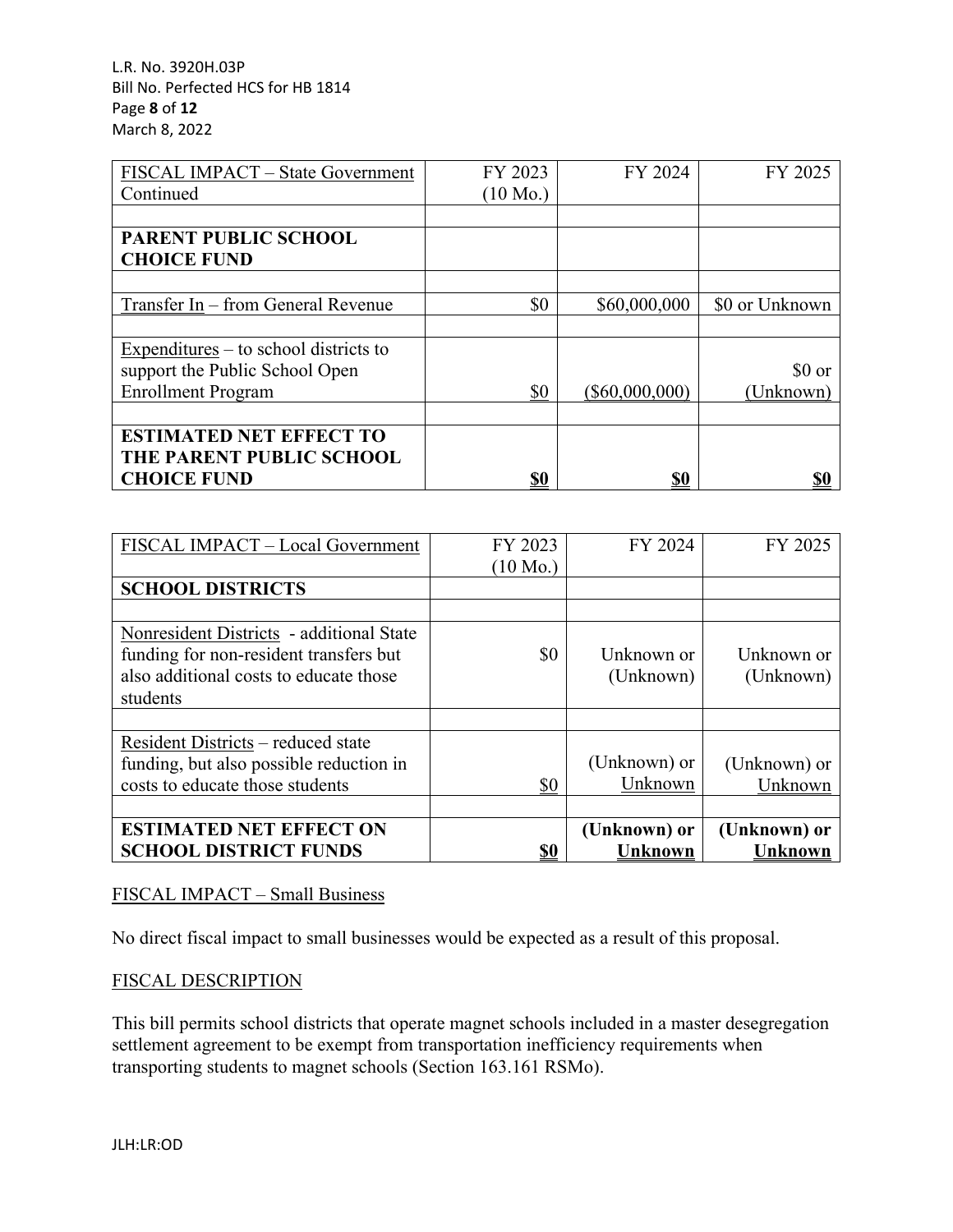L.R. No. 3920H.03P Bill No. Perfected HCS for HB 1814 Page **9** of **12** March 8, 2022

This bill allows, beginning after July 1, 2023, any person that owns residential or agricultural real property in any school district, and pays a school tax of at least \$3000 in that district and owned property for at least three years, to send children to that district, upon notification to the district at least 30 days prior to enrollment, and the district shall count that child for the districts average daily attendance (Section 167.151).

PUBLIC SCHOOL OPEN ENROLLMENT ACT (Sections 167.1200 to 167.1230)

The bill adds Sections 167.1200 to 167.1230, establishing the "Public School Open Enrollment Act".

DEFINITIONS (Section 167.1200)

The bill defines "non-resident district", "public school choice student", and "resident district" among other definitions.

TRANSFER POLICY AND PARTICIPATION (SECTION 167.1205)

The bill creates a public school open enrollment program with the design to improve quality instruction and increase parental involvement, provide access to programs and classes, and offer opportunity to align parental curriculum options to personal beliefs.

The bill specifies that any student beginning kindergarten or already enrolled in a public school may attend a public school in any nonresident district. Districts must declare participation in the Open Enrollment Program by October 1. Participating districts are not required to add teachers, staff, or classrooms to accommodate transfer applicants. The bill includes a procedure for districts to take when a transferring student has special education needs. Schools may also establish standards for transfer applications and post the information on the school website and in the student handbook.

The Department of Elementary and Secondary Education (DESE) or an entity skilled in policy development shall develop a model open enrollment transfer policy as outlined in the bill. A school board may modify the model policy but all public schools must adopt the model policy, regardless of participation in the program; however, each school board may modify the model policy based on the districts' needs.

Students who wish to attend nonresident schools that have an academic or competitive entrance process shall furnish proof that they meet the admission requirements.

Students that participate in open enrollment in high school may not participate in varsity sports during the first 365 days of enrollment in a non-resident district with exceptions outlined in the bill.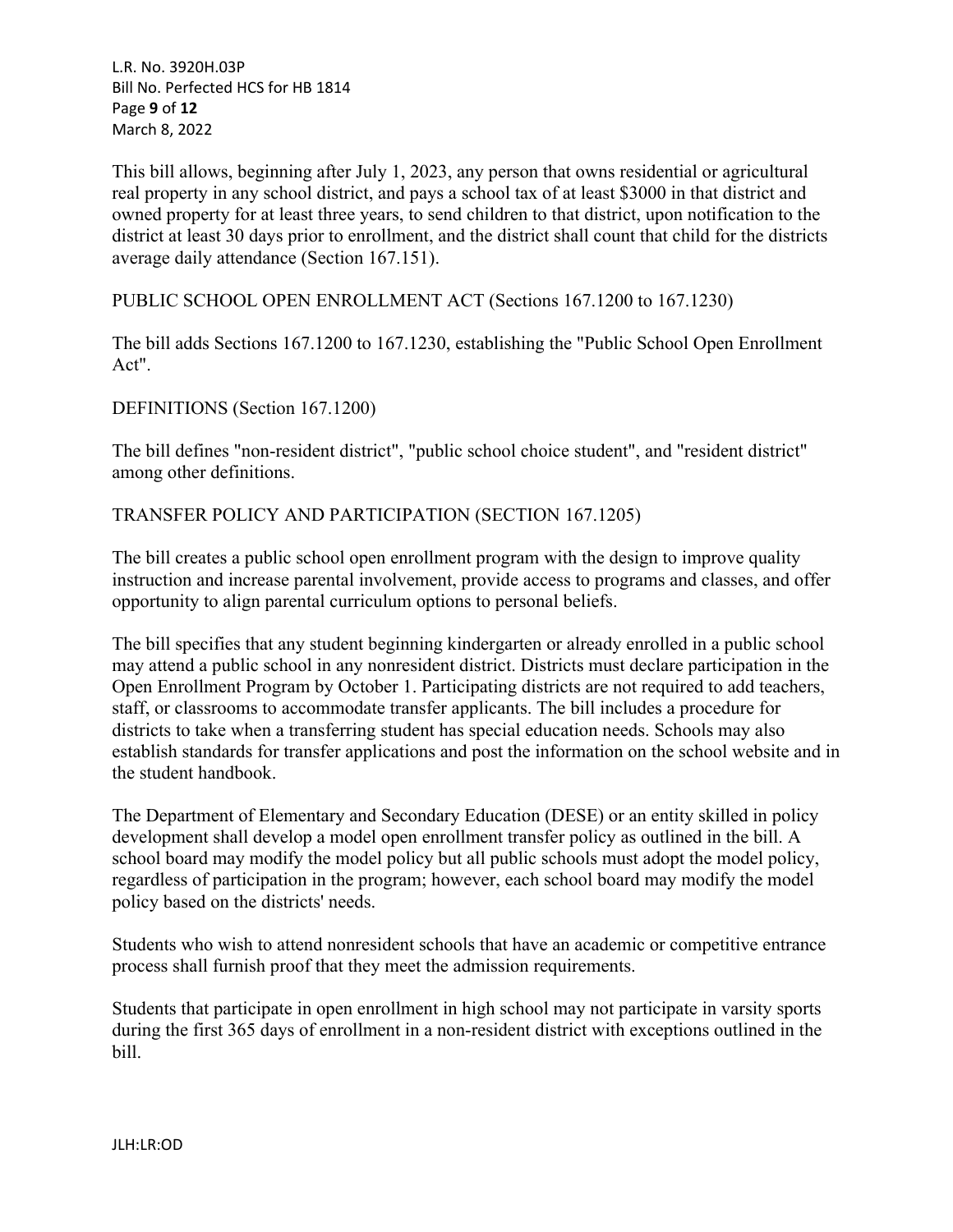L.R. No. 3920H.03P Bill No. Perfected HCS for HB 1814 Page **10** of **12** March 8, 2022

No transfers under this act may begin until the school year 2023- 24. For school years 2023-24 and 2024-25 districts may restrict the number of transferring students to 5% of the previous school year's enrollment.

# APPLYING FOR TRANSFER (Section 167.1210)

Any student that applies for a transfer may only accept one transfer per school year, although the student may return to their resident district and must complete a full semester before applying for another transfer. Students may complete all remaining school years in their nonresident district and any sibling may enroll if the district has the capacity as provided by the bill.

For the purposes of federal and state aid the student shall be counted as a resident pupil of the nonresident district.

Parents will be responsible for transportation to the nonresident school or to an existing bus stop location in the nonresident district. Students that qualify for free and reduced meals may have transportation expenses reimbursed quarterly as outlined in the bill.

## REVENUE CALCULATION (Section 167.1211)

The bill allows districts to receive funding from the "Parent Public School Choice Fund" for special education services up to three times the current expenditure per average daily attendance and for transportation costs for students that qualify for free and reduced meals.

## PARENT PUBLIC SCHOOL CHOICE FUND (Section 167.1212)

This bill establishes the "Parent Public School Choice Fund" with a \$60 million appropriation to be used to supplement open enrollment transfers from any resident district for transportation cost for students that qualify for free and reduced meals, and to reimburse for special needs education as outlined in Section 167.1211.

## NUMBER OF TRANSFER STUDENTS (Section 167.1215)

The bill specifies that annually, before October 1, each school district shall set and publish the number of transfer students the district is willing to receive for the following school year. This number does not have to be more then zero. Districts will also develop a policy for a wait list.

## APPLICATION PROCESS (Section 167.1220)

The processes for a transfer application, and the details for notifications of acceptance or rejection are specified within the bill. Superintendents will review and reject applications in a timely manner and must present to the board any rejections for review. The bill explains the reasons that an eligible application may be rejected and notification must be provided in writing by June 1st. The bill defines "good cause" and allows for consideration of applications that are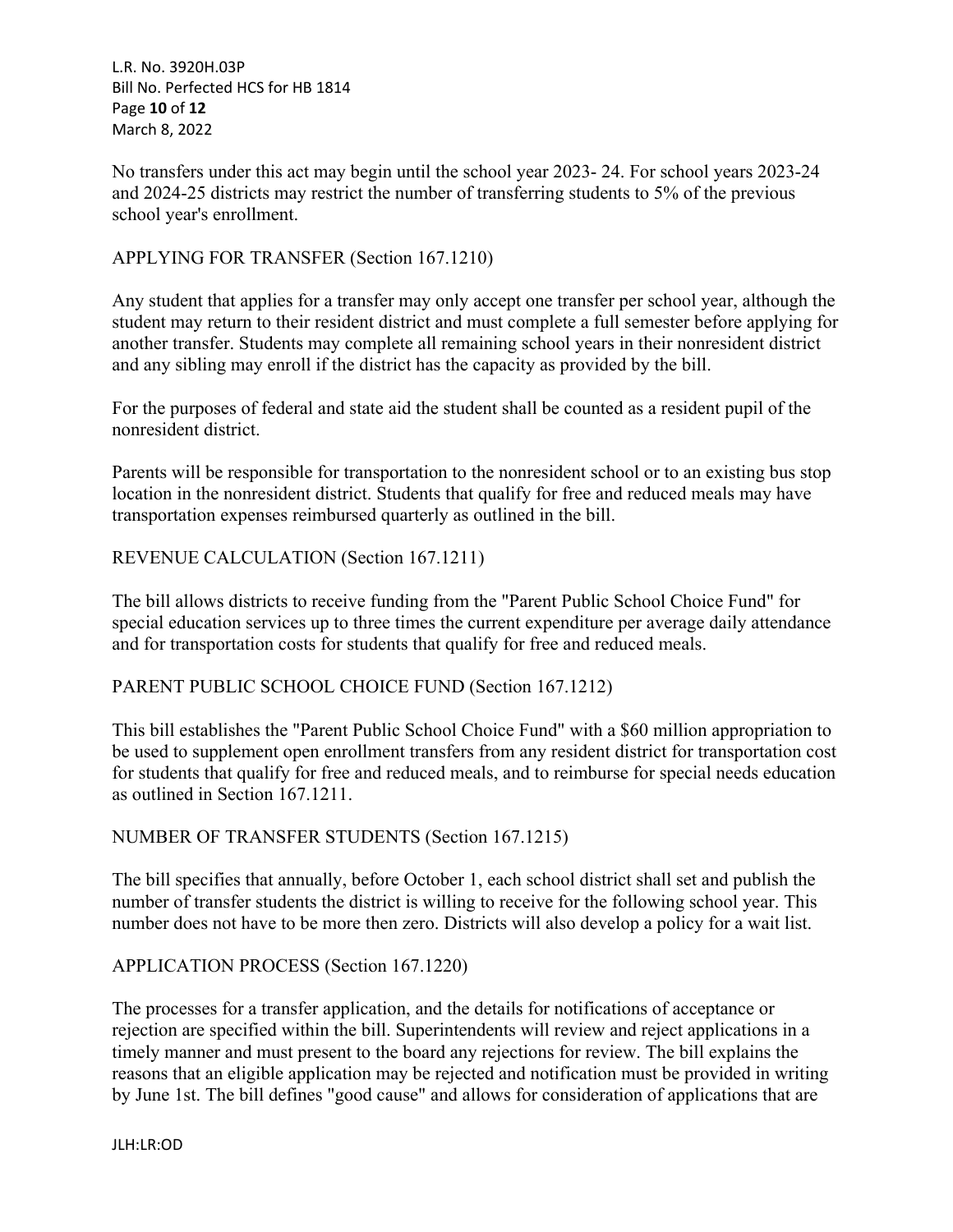L.R. No. 3920H.03P Bill No. Perfected HCS for HB 1814 Page **11** of **12** March 8, 2022

submitted after December 1st and before July 1st. The Department of Elementary and Secondary Education shall be notified of all accepted students and will request an anonymous survey related to the reasons for participating in the open enrollment program. The Department will publish an annual report based on the survey results.

# ALLOWED EXEMPTIONS (Section 167.1225)

This bill provides that, prior to April 1st, a school district may annually declare an exemption for the upcoming school year, from the requirements set forth in this bill, provided that the school district is subject to a desegregation order or mandate of a federal court or agency remedying the effects of past racial segregation or subject to a settlement agreement remedying the effects of past racial segregation. Additional exemptions are specified for students who qualify for transfers under other listed sections.

## APPEAL AND ANNUAL REPORTING (Section 167.1230)

The bill determines when a student may be denied a transfer based on his or her discipline record and includes an appeal procedure. The Department shall collect and report data annually from school districts on the number of applications and study the effects of the public school choice program transfers. The report shall be submitted annually by September 30th to the Joint Committee on Education, the House Committee on Elementary and Secondary Education, and the Senate Committee on Education (Section 167.1230).

Some provisions of this bill have a delayed effective date of July 1, 2023

#### House Amendment 1

This amendment modifies the language related to owners of real property may send children to a public school of choice in which the owner pays school tax.

#### House Amendment 1 to House Amendment 1

This amendment clarifies the how K-8 districts will pay tuition for open enrollment students.

#### House Amendment 2

This amendment clarifies that military aid impact funds will not transfer with a student for purposes of open enrollment.

#### House Amendment 3

This amendment excludes non-border transfer students from transportation reimbursement available under this proposal.

#### House Amendment 4

This amendment allow certain school districts (Hickman Mills) to restrict the number of students transferring to a nonresident district under this proposal.